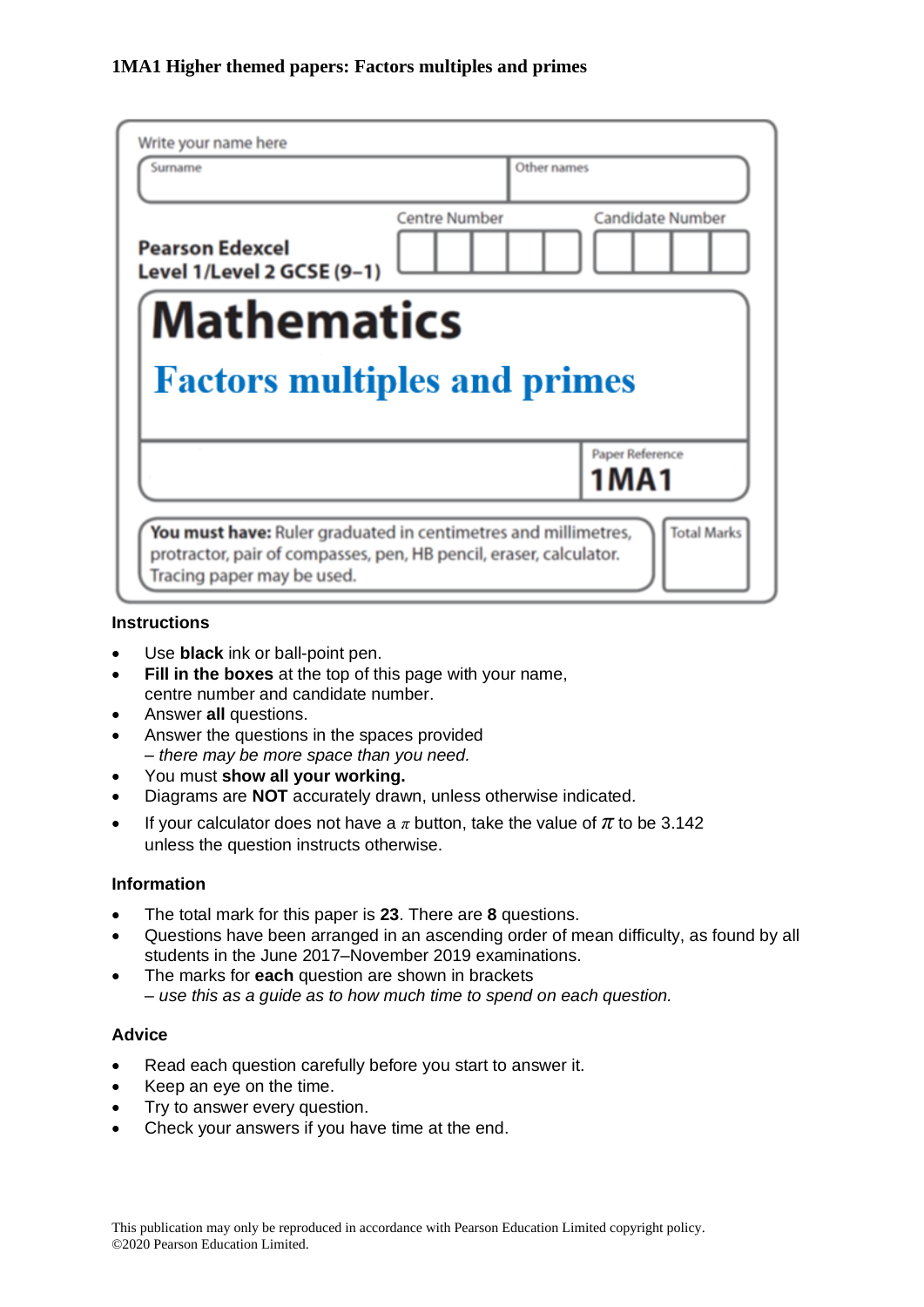

**1** Express 56 as the product of its prime factors.

.......................................................

**(Total for Question 1 is 2 marks)**

**2** Find the highest common factor (HCF) of 72 and 90

.......................................................

**(Total for Question 2 is 2 marks)**

**\_\_\_\_\_\_\_\_\_\_\_\_\_\_\_\_\_\_\_\_\_\_\_\_\_\_\_\_\_\_\_\_\_\_\_\_\_\_\_\_\_\_\_\_\_\_\_\_\_\_\_\_\_\_\_\_\_\_\_\_\_\_\_\_\_\_\_\_\_\_\_\_\_\_\_**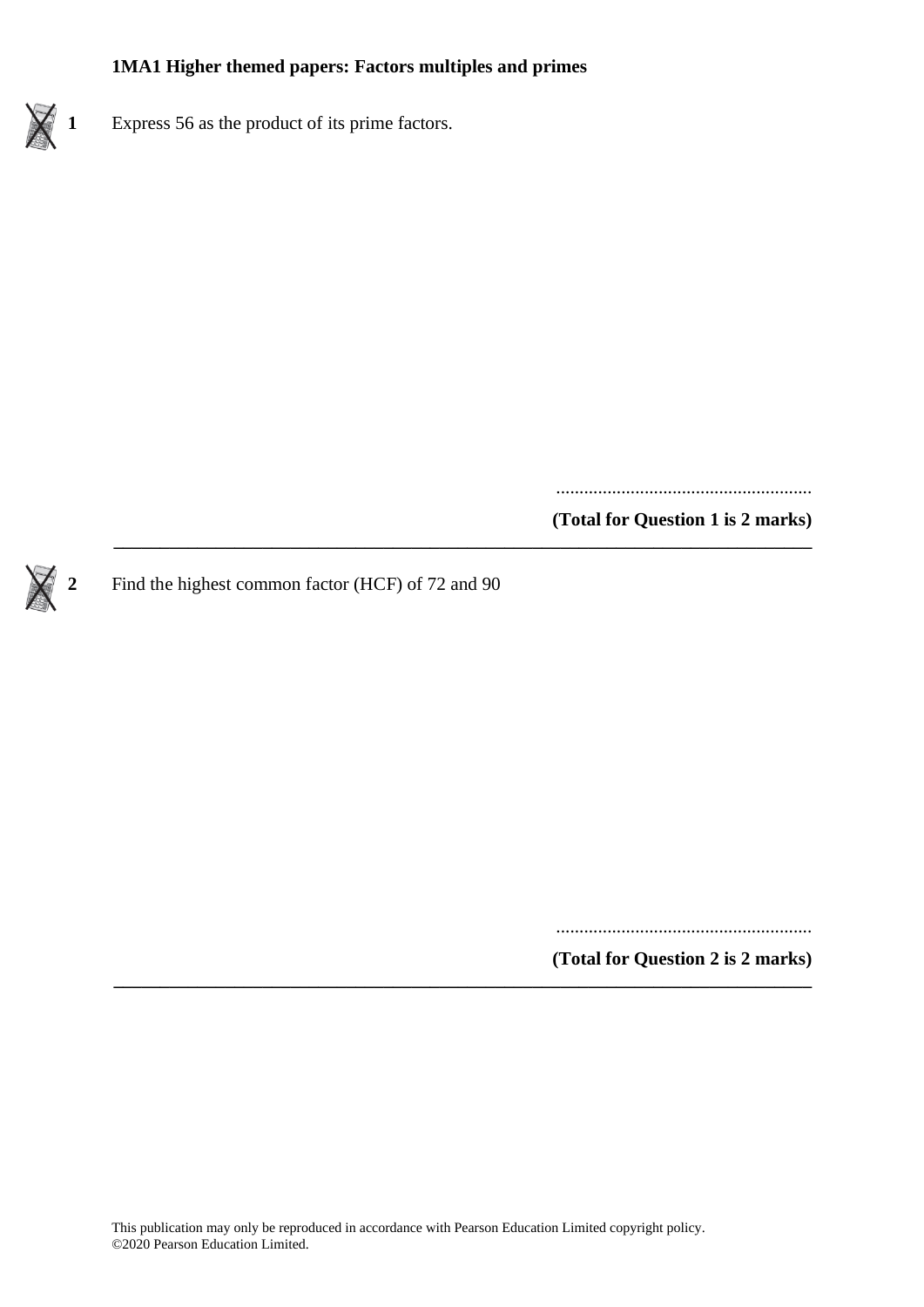

**3** Write 36 as a product of its prime factors.

.......................................................

**(Total for Question 3 is 2 marks)**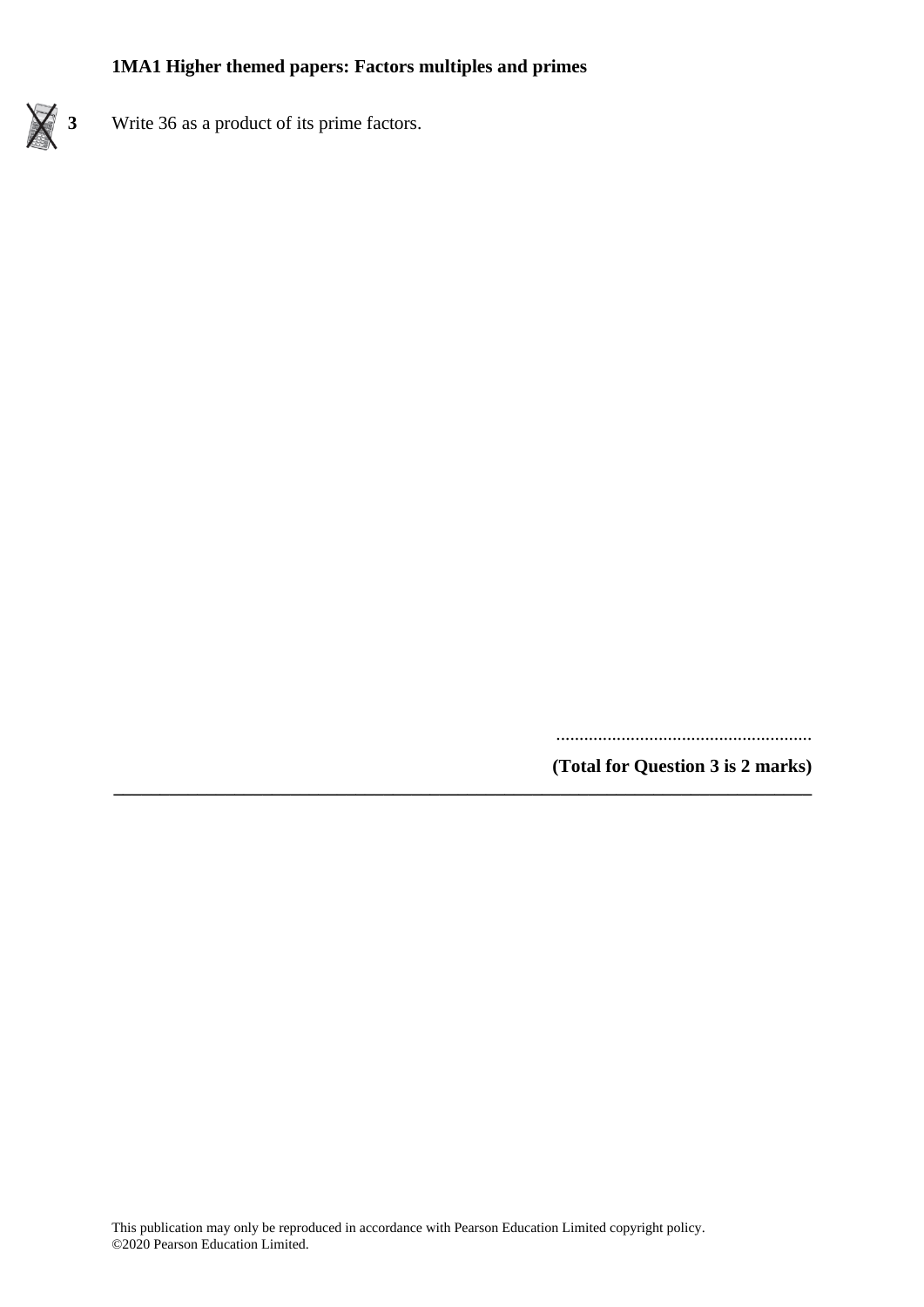**4** Find the Lowest Common Multiple (LCM) of 108 and 120

.......................................................

**(Total for Question 4 is 3 marks)**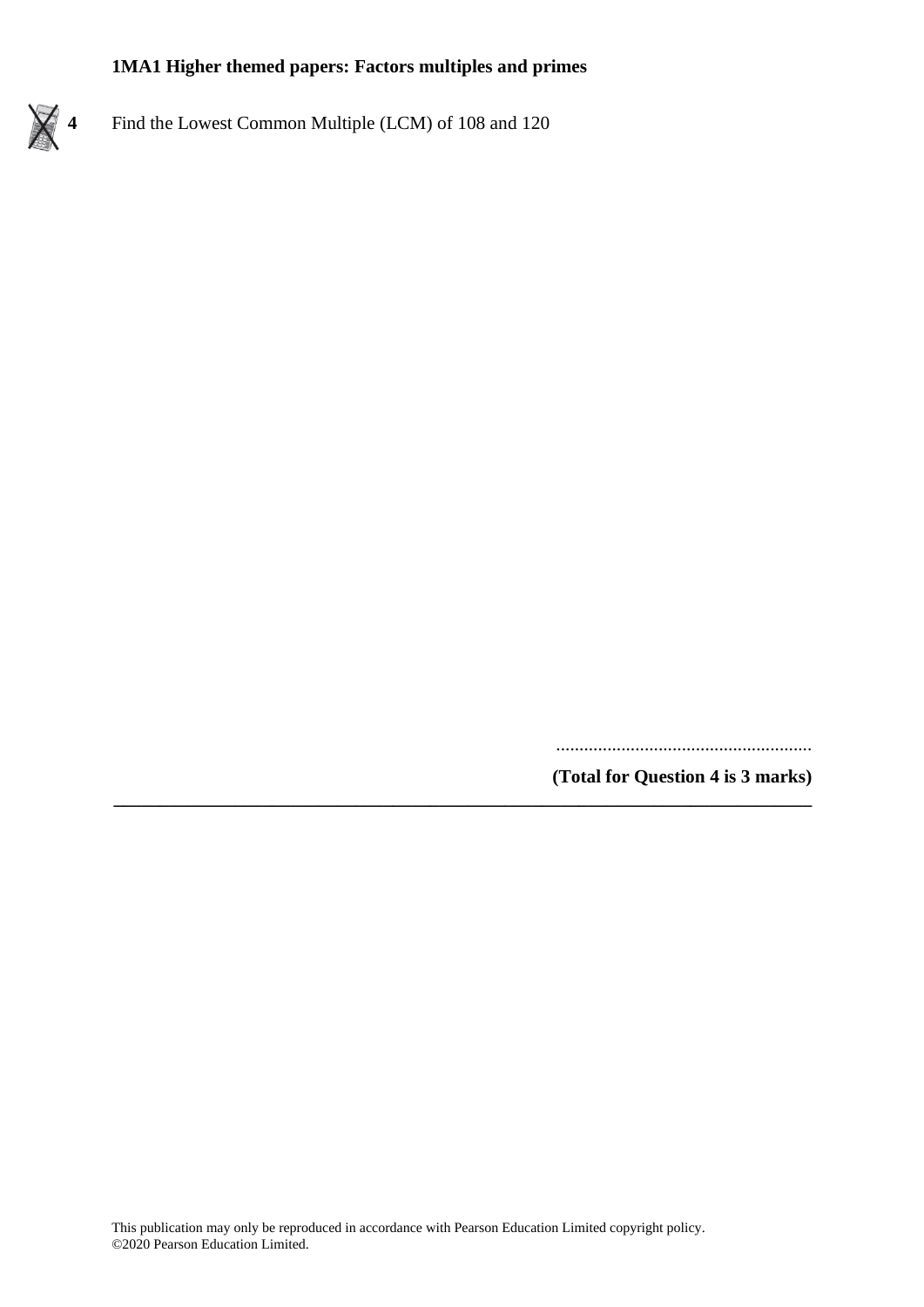**5** (*a*) Find the lowest common multiple (LCM) of 40 and 56

...................................................... (**2**)

 $A = 2^3 \times 3 \times 5$   $B = 2^2 \times 3 \times 5^2$ 

(*b*) Write down the highest common factor (HCF) of *A* and *B*.

...................................................... (**1**) (**Total for Question 5 is 3 marks**)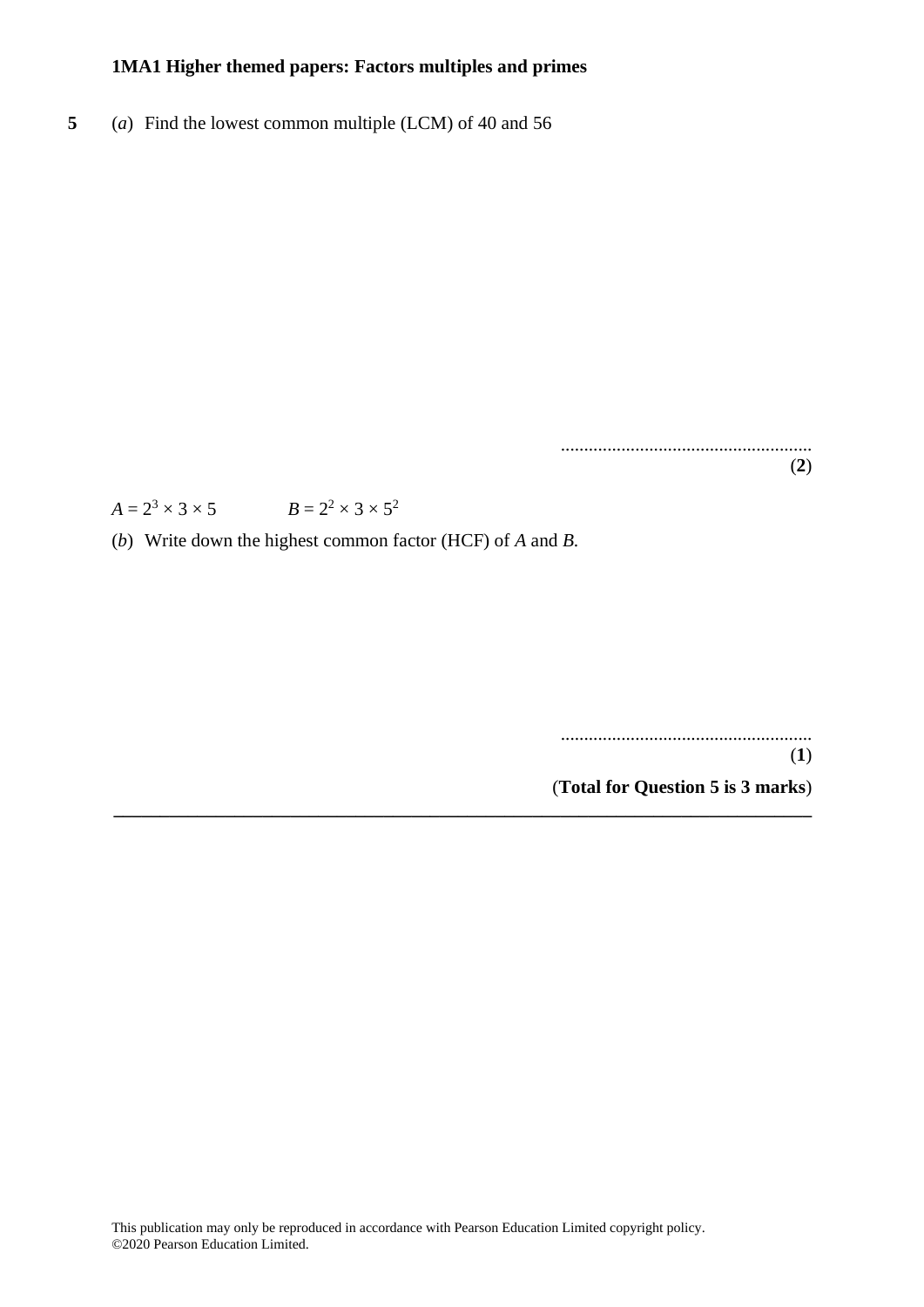

**6** Write 136 as a product of its prime factors.

.............................................................

**(Total for Question 6 is 3 marks)**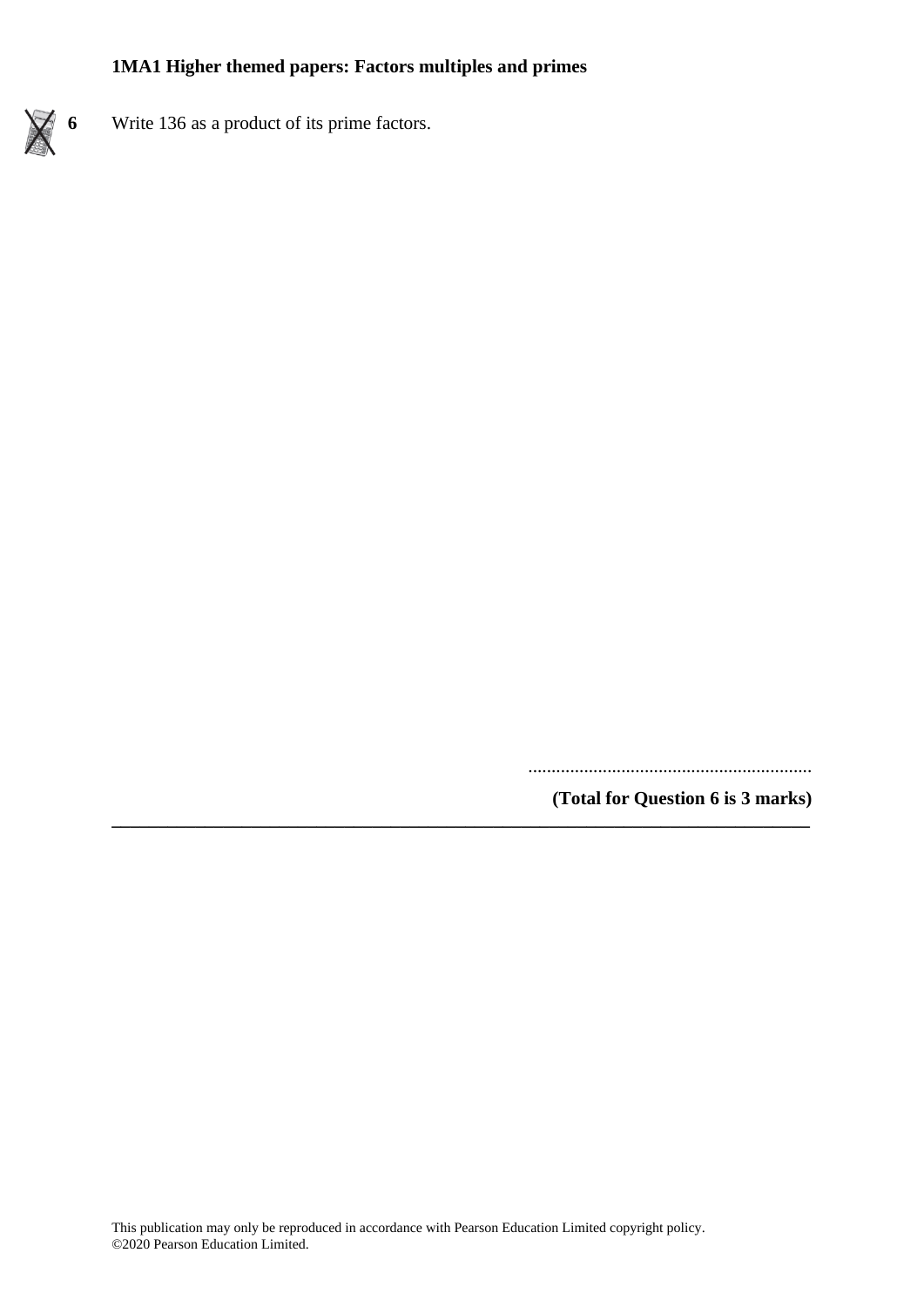**7** (*a*) Write 168 as a product of its prime factors. You must show your working.

> ....................................................... **(3)**

(*b*) Find the highest common factor (HCF) of 168 and 180.

.......................................................

**(2)**

**(Total for Question 7 is 5 marks) \_\_\_\_\_\_\_\_\_\_\_\_\_\_\_\_\_\_\_\_\_\_\_\_\_\_\_\_\_\_\_\_\_\_\_\_\_\_\_\_\_\_\_\_\_\_\_\_\_\_\_\_\_\_\_\_\_\_\_\_\_\_\_\_\_\_\_\_\_\_\_\_\_\_\_**